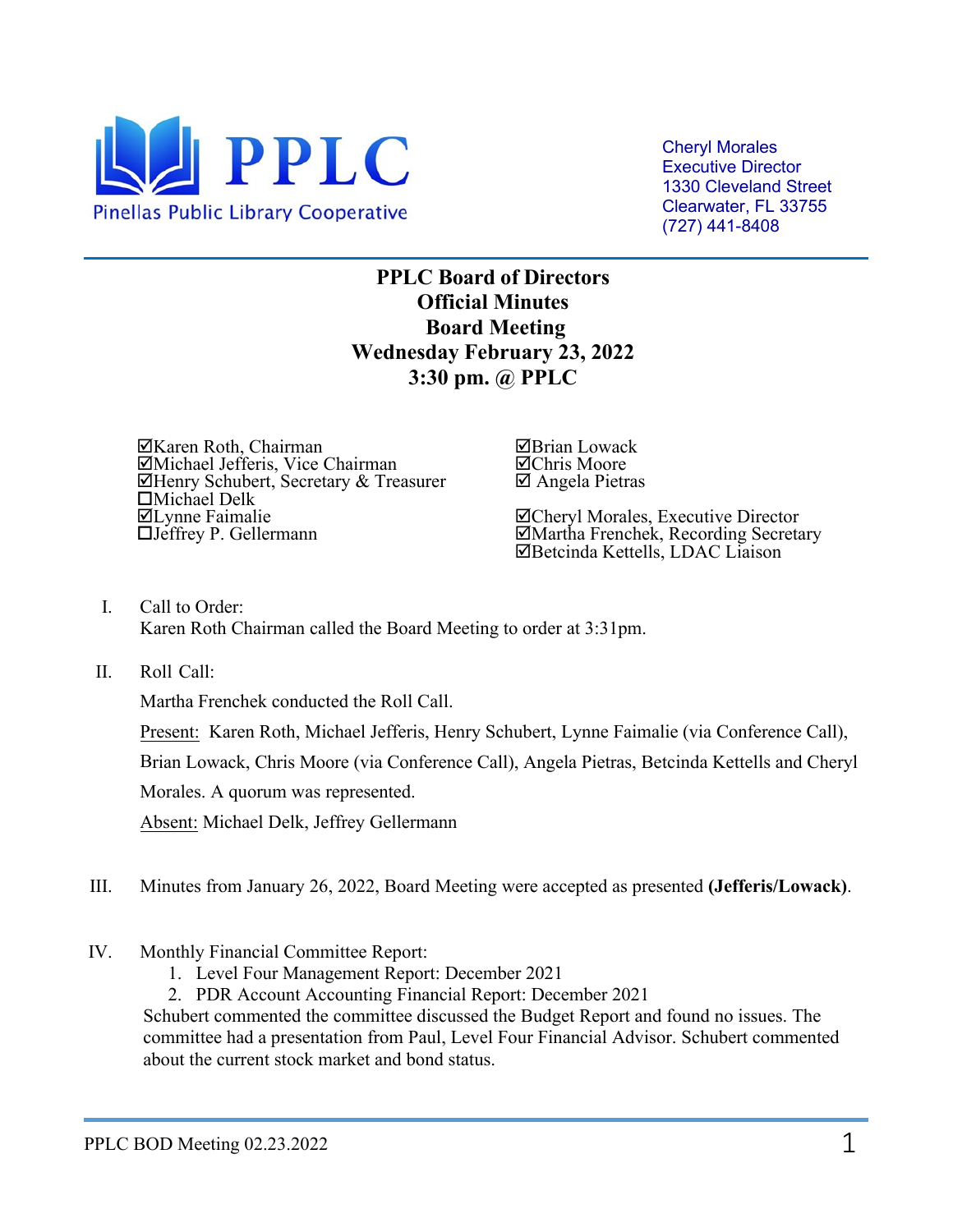## V. Correspondence: None

## VI. Executive Director's Report - Cheryl Morales

- 1. Building / Admin.
	- Courier migration update: working with the PPLC Legal Counsel on the contract negotiations with new courier. Morales and representative from the new courier company will visit 3 libraries on March 1.
	- Flat roof replacement update given.
	- Internal Audit is underway.
- 2. Countywide Services / Member Libraries
	- DLC, TBL reports included in agenda packet.
	- Patron purge report: 80,871 patron purged due to expired cards with no fines. 448,630 users remain in database. Other accounts will be purged as needed for data integrity.
- 3. Executive Director Activities
	- 1.28 Doug Lewis farewell 5:30-8:00 pm. @ PWOC
	- 2.9 Data Integrity planning meeting and patron purge planning meeting
	- 2.18 Courier contract online meeting -with lawyers
	- 2.22 DEI Policy committee meeting with Library Directors from Largo, Clearwater, East Lake, Safety Harbor and Dunedin
	- 2.23 PRELC meeting (first in person meeting)

## 4. Upcoming

- 3.3 Cooperative Directors online meeting
- 3.7 TBLC webinar
- 3.8 DEI follow up with DeEtta Jones State Library
- 3.10 Clearwater Lions at PPLC
- 3.11 TBLC Board
- 3.14 PRELC
- 3.22 -3.24 Public Library Association will be held in Portland Oregon
- 3.28-3.30 Courier contract migration

## VII. Old Business:

1. DEI Draft Policy

The Board reviewed the draft DEI (Diversity, Equity, and Inclusion) policy. After some discussion and overwhelming support, the Board decided that the  $2<sup>nd</sup>$  draft should be reviewed by the LDAC, and then finally approved by the Board.